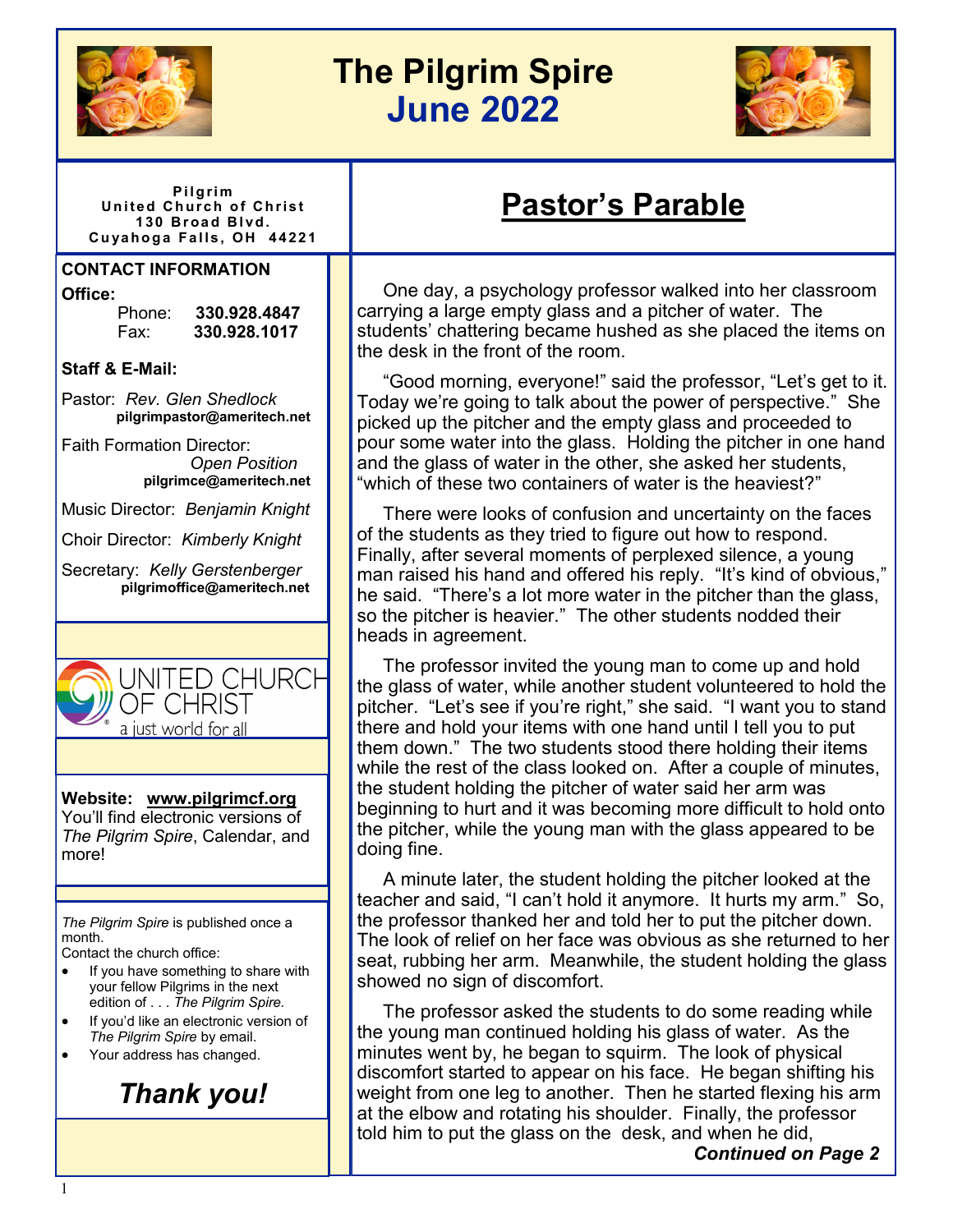| <b>ANNIVERSARYS</b>                                                                                                                                                                                           | <b>DIACONATE</b>                                                                                                                                                                                                                                                                                                |  |  |  |
|---------------------------------------------------------------------------------------------------------------------------------------------------------------------------------------------------------------|-----------------------------------------------------------------------------------------------------------------------------------------------------------------------------------------------------------------------------------------------------------------------------------------------------------------|--|--|--|
| Date - Name (Years)                                                                                                                                                                                           | No Report                                                                                                                                                                                                                                                                                                       |  |  |  |
| 06/09 - Jim & Marcia Carsten (50)<br>06/10 - Josh & Lisa Obenreder (5)                                                                                                                                        | <b>FAITH FORMATION</b>                                                                                                                                                                                                                                                                                          |  |  |  |
| 06/13 - Bob & Jo Kindel (12)<br>06/22 - John & Kathie Richards (48)                                                                                                                                           | No Report                                                                                                                                                                                                                                                                                                       |  |  |  |
| 06/23 - Wayne & Aurora Mawalls (10)<br>06/24 - Victor & Wendy Ing (27)                                                                                                                                        | <b>NEWS FROM THE KITCHEN</b><br><b>AKA - PILGRIM COMMUNITY LUNCH</b>                                                                                                                                                                                                                                            |  |  |  |
| 07/09 - Brandon & Dani McIntyre (11)<br>07/16 - Mark & Laura Ahrens (5)<br>07/20 - Jim & Carol Letvin (54)<br>07/31 - Rachel & Vince Coven (1)                                                                | These items are very much needed!<br>MEN & WOMEN'S SHAVING CREAM<br><b>MEN &amp; WOMEN'S RAZORS</b>                                                                                                                                                                                                             |  |  |  |
| <b>BIRTHDAYS - June</b>                                                                                                                                                                                       | <b>MEN &amp; WOMEN'S TOOTHPASTE</b><br><b>MEN &amp; WOMEN'S TOOTHBRUSHES</b><br><b>MEN &amp; WOMEN'S DEODORANT</b>                                                                                                                                                                                              |  |  |  |
| Date - Name (Age)                                                                                                                                                                                             | <b>MEN &amp; WOMEN'S GLOVES</b>                                                                                                                                                                                                                                                                                 |  |  |  |
| 06/02 - Steve Stimmel<br>06/03 - Bob Kindel                                                                                                                                                                   | Drop off items between: 9:30 am and 2:30 pm<br>Monday - Friday                                                                                                                                                                                                                                                  |  |  |  |
| 06/10 - J.P. Kraft<br>06/10 - Sloan McIntyre (7)                                                                                                                                                              | Other drop off times: call ahead.<br><b>Crystal Wagner</b>                                                                                                                                                                                                                                                      |  |  |  |
| 06/11 - Missi Shedlock                                                                                                                                                                                        | <b>PASTOR'S PARABLE-CONTINUED</b>                                                                                                                                                                                                                                                                               |  |  |  |
| 06/13 - Emily Richards-Clark<br>06/15 - Mackenzie Schneider                                                                                                                                                   | he immediately began rubbing the hand that had<br>been holding the glass. He flexed his arm at the<br>elbow a few times as he returned to his seat.                                                                                                                                                             |  |  |  |
| 06/21 - Christy Opritza                                                                                                                                                                                       | The professor explained, "We assumed that                                                                                                                                                                                                                                                                       |  |  |  |
| 06/23 - Mary Cortel                                                                                                                                                                                           | because the pitcher was larger and held more<br>water than the glass that the pitcher was heavier,                                                                                                                                                                                                              |  |  |  |
| <b>BIRTHDAYS - July</b>                                                                                                                                                                                       | and perhaps from a scientific perspective, it did                                                                                                                                                                                                                                                               |  |  |  |
| Date - Name (Age)                                                                                                                                                                                             | weigh more than the glass. But our little<br>experiment showed that both ended up being                                                                                                                                                                                                                         |  |  |  |
| 07/04 - Barbara Mellinger<br>07/07 - Govan Hudson<br>07/09 - Joel Stanley<br>07/11 - Ceci Ing<br>07/12 - Kurt Spenoso<br>07/13 - Jason VanHorn                                                                | heavy to the person holding them, just in<br>different ways. The person holding the pitcher<br>was affected more quickly than the person<br>holding the glass, but even the person holding<br>the glass eventually experienced discomfort."                                                                     |  |  |  |
| 07/15 - Maura Schneider<br>07/18 - Kris Gill<br>07/21 - Lillian Ing (17)<br>07/25 - Lou Yanik<br>07/30 - Jean Huson                                                                                           | We are all containers for stress. We hold onto<br>negative thoughts, ideas, beliefs, and memories<br>that cause us harm emotionally, psychologically,<br>physically, and spiritually. Like the water in the<br>glass and pitcher, we carry it inside us, and if we<br>don't address these sources of trauma and |  |  |  |
| <b>COUNCIL</b>                                                                                                                                                                                                | stress, they will eventually cripple us. All stress                                                                                                                                                                                                                                                             |  |  |  |
| <b>Contact the Chairperson of the following</b><br>Boards & Committees for the next meeting.                                                                                                                  | is "heavy," and we should never fall prey to the<br>idea that only the "big issues" are dangerous,<br>because although it may take longer to appear,                                                                                                                                                            |  |  |  |
| Council: Brian Ewart, Kathie Richards, Mark Opritza<br>Diaconate: Kathie Richards<br>Evangelism: Not an active board.<br>Faith Formation: Mitzi Stanley<br>Stewardship: Needed<br>Trustees: Dan Gerstenberger | the "weight" of any stress will eventually take its<br>toll. It's important that we all remember to learn<br>how to put our glasses and pitchers down, rather<br>than carry them with us through life.<br>Rey Glen Shedlock                                                                                     |  |  |  |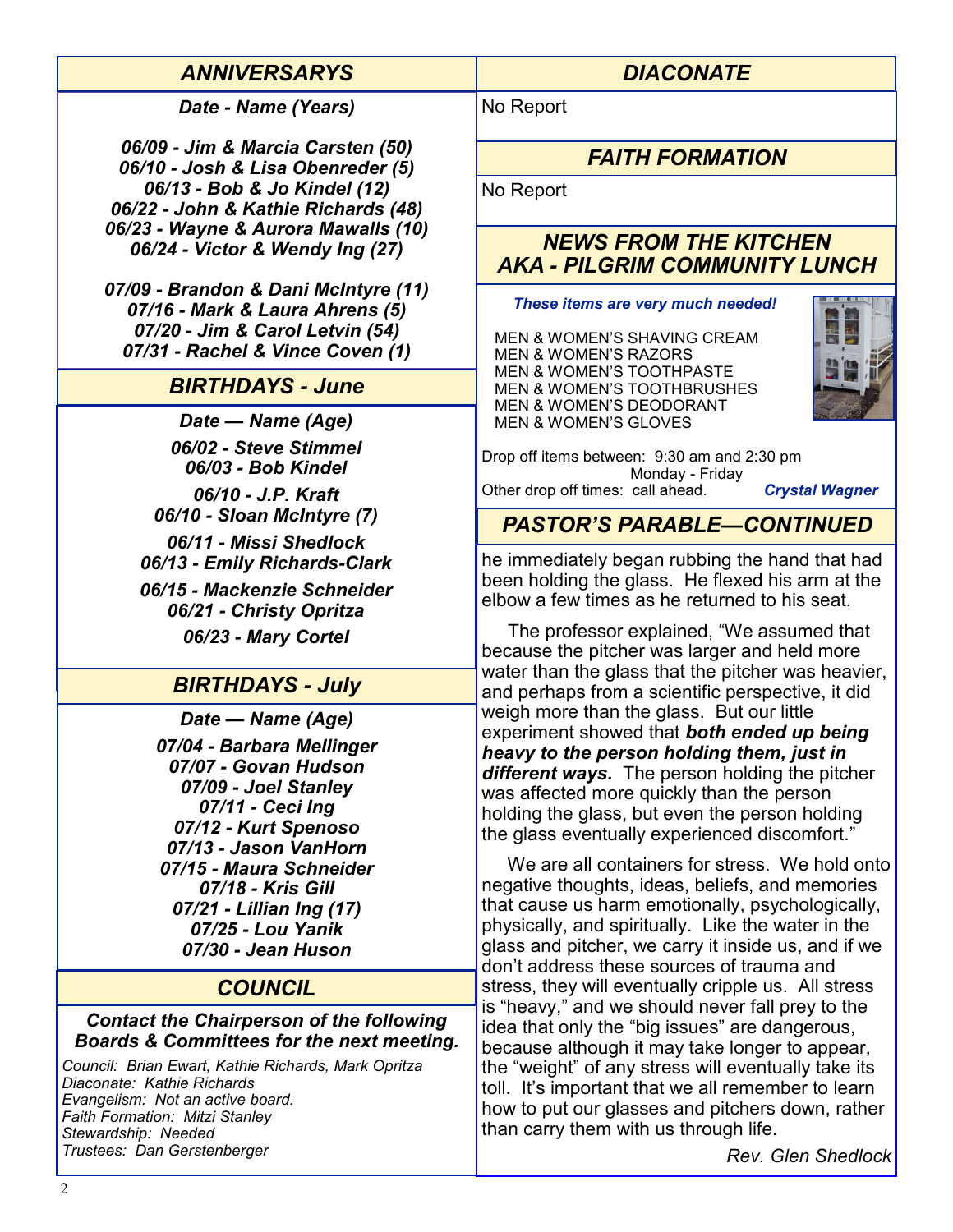# *PASTORAL SEARCH COMMITTEE*



The pastoral search committee: Bob Kindel, Chaplain David Kump Cindy Spenoso

JP Kraft, Chair Katherine Subichin, Secretary

Next Meeting: June 15, 2022 @ 7:00 p.m.

# *PRAYERS & PRAISES*

- The loss of young lives in a Texas school and all families effected.
- Those needing mental health care.
- Zoey, Baptized Sunday, May 22, 2022.
- Graham's cancer diagnosis.
- $\Diamond$  Grandma Pattie, 4th hospitalization in two months.
- $\Diamond$  Jim, healing after a blood clot.
- $\lozenge$  Chris, hoping his wife, Lauren will return.
- $\Diamond$  Rev. Rich Plant in Cleveland Clinic for treatment.
- $\Diamond$  Eric, dealing with a serious medical issue and the decisions that need to be made.
- The Opritza Family, family friend with serious medical issue.
- $\Diamond$  Jo's mother, Billie Iles, who needs to make decisions to transition away from her home.
- $\Diamond$  Pilgrim's search for a lawn care provider.
- $\Diamond$  Teacher's and student's expectantly waiting for the last day of school.
- The situation in Ukraine.
- $\Diamond$  All families planning their summer vacation.
- World Leaders navigating the conflicts and environmental issues.
- The Pastoral Search Committee.
- $\Diamond$  A couple trying to conceive a child.
- $\Diamond$  Traveling mercies for those beginning their summer adventures.

Attn: SARA Relief Fund

PO Box 1230

## *SHARING AMERICA'S RESOURCES ABROAD*

SARA has set up a Ukraine Relief Fund. Donations should be mailed to: Heartland Conference



Worthington OH 43085 Checks should be made out to the *Heartland Conference* with "*SARA Relief Fund*" in the memo line. Thank you, Bob & Jo Kindel

# *SOCIAL HOUR*

Social Hours are Back! The first Sunday of the month will have treats to enjoy with our coffee, tea, and juice. The other weeks of the month will be beverages only. Help will be needed with the tables and chairs. Please remember to keep a safe distance as you visit.

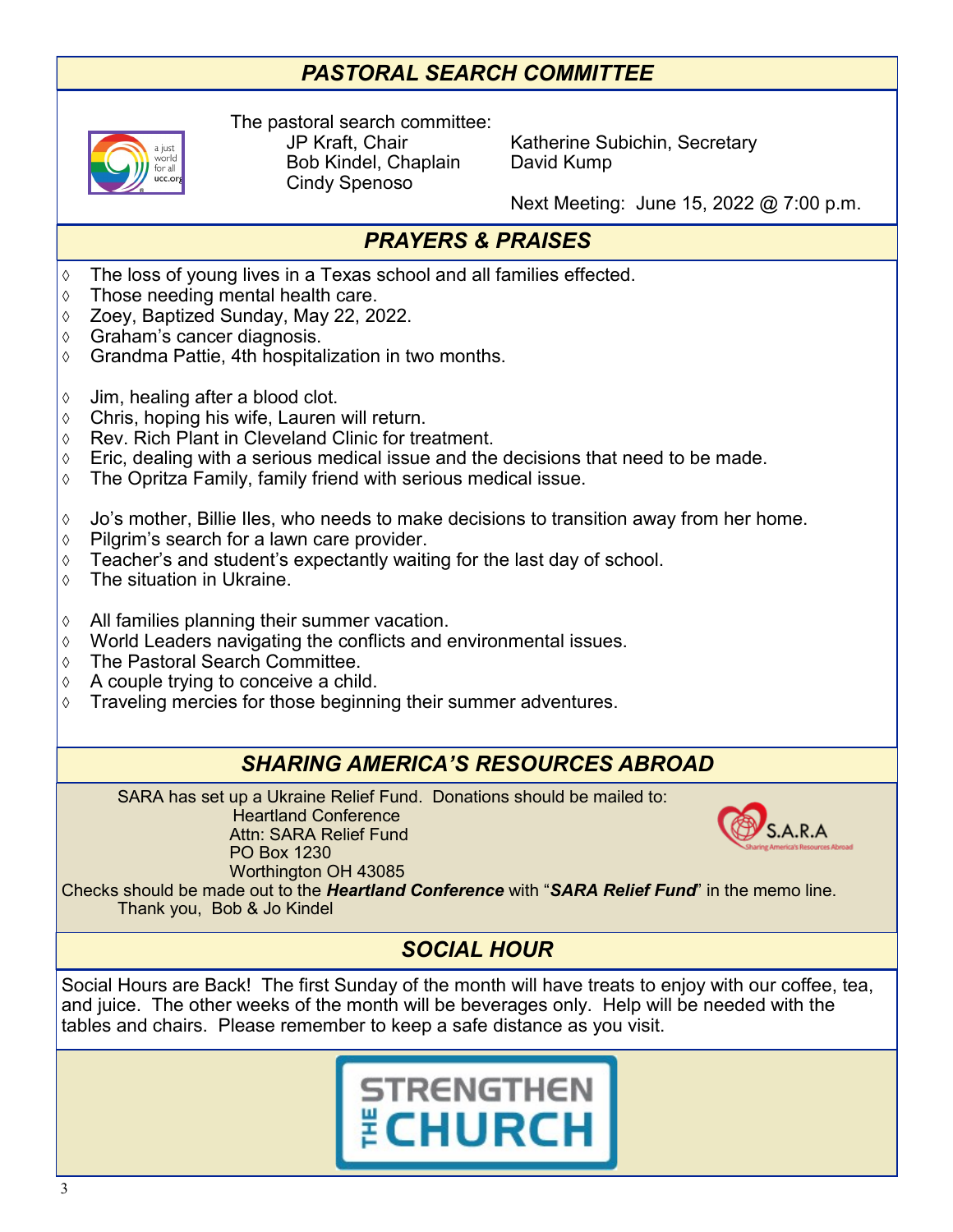## *STEWARDSHIP*



**The last two years have told a story about the resilience of our churches and their leaders.**

**This has been hard. Leaders are tired. Leaders are anxious. Leaders are beleaguered. Leaders are traumatized.**

But every day, and in countless ways, leaders in the church demonstrate the power of faith in the risen Christ as they embody the spirit of Paul himself who wrote that we will 'rejoice in all circumstances' and 'we do not grieve as those who have no hope.'

Two years into this pandemic, we struggle to name a more devastating season through which we have all lived. And yet still we see signs of life and resilience and ingenuity and growth and enduring hope.

There are stories of how college students left for college and for the first time since anyone can remember they were still able to worship every week with their home church.

One church noticed their members were struggling with a variety of mental health issues. They brought a counselor on to their staff who set up an office in the church to provide therapeutic care to them.. The pastor noticed that neighbors who had never been to the church were also suffering—and the counselor began to meet regularly with them as well. Now, there is a full time mental health specialist on staff who serves not just the church, but the neighborhood.

Many of our settings are reporting that their giving rose in 2021, a sign that even in the midst of deep sorrow our better angels emerge with a desire to support those who suffer and those who care for the suffering.

Churches that feared loosing all their members when we all quarantined learned how to connect virtually for pastoral visitation, prayer, worship, and fellowship. They not only didn't lose their members, many grew by finding an audience who were only ever going to be found in the virtual spaces they occupy and find safe.

Our churches remain strong in the Lord.

All that we do to Strengthen Our Churches extends the kindom of God. Preaching the gospel is our collective calling. Even a raging global pandemic cannot suppress either our desire or ability to preach that gospel, nor the Spirit's ability to change lives when we do.

**Won't you please help sustain the mission of the risen Christ, and Strengthen the Church with your offering of love, prayer, and generosity?**

**All Together!**

**John C. Dorhauer** *General Minister and President* United Church of Christ

Please prayerfully consider giving to the **Strengthen the Church** offering which will be received June 1 - 30, 2022.

## *THANK YOU'S*

#### *Dear Friend,*

*Thank you for your generous gift and sponsorship...dated April 30, 2022. As Hope Homes Foundations, Inc. celebrates our 59th anniversary as a local housing ministry, we are especially grateful for partners like you who are building Hope Homes for the future. …*

*With your contribution, you are positively impacting more than 125 individuals with DD and 20 properties in Summit, Stark, and Wayne counties in Ohio. Your gift will be put to work immediately to support Hope Homes Foundation's daily operations and develop new programs and housing opportunities.*

*We look forward to sharing our accomplishments with you through our website ww.hopehomes.org.*

*Thank You! With warm regards, Paul Herrera, CEO, Hope Homes Foundation, Inc.*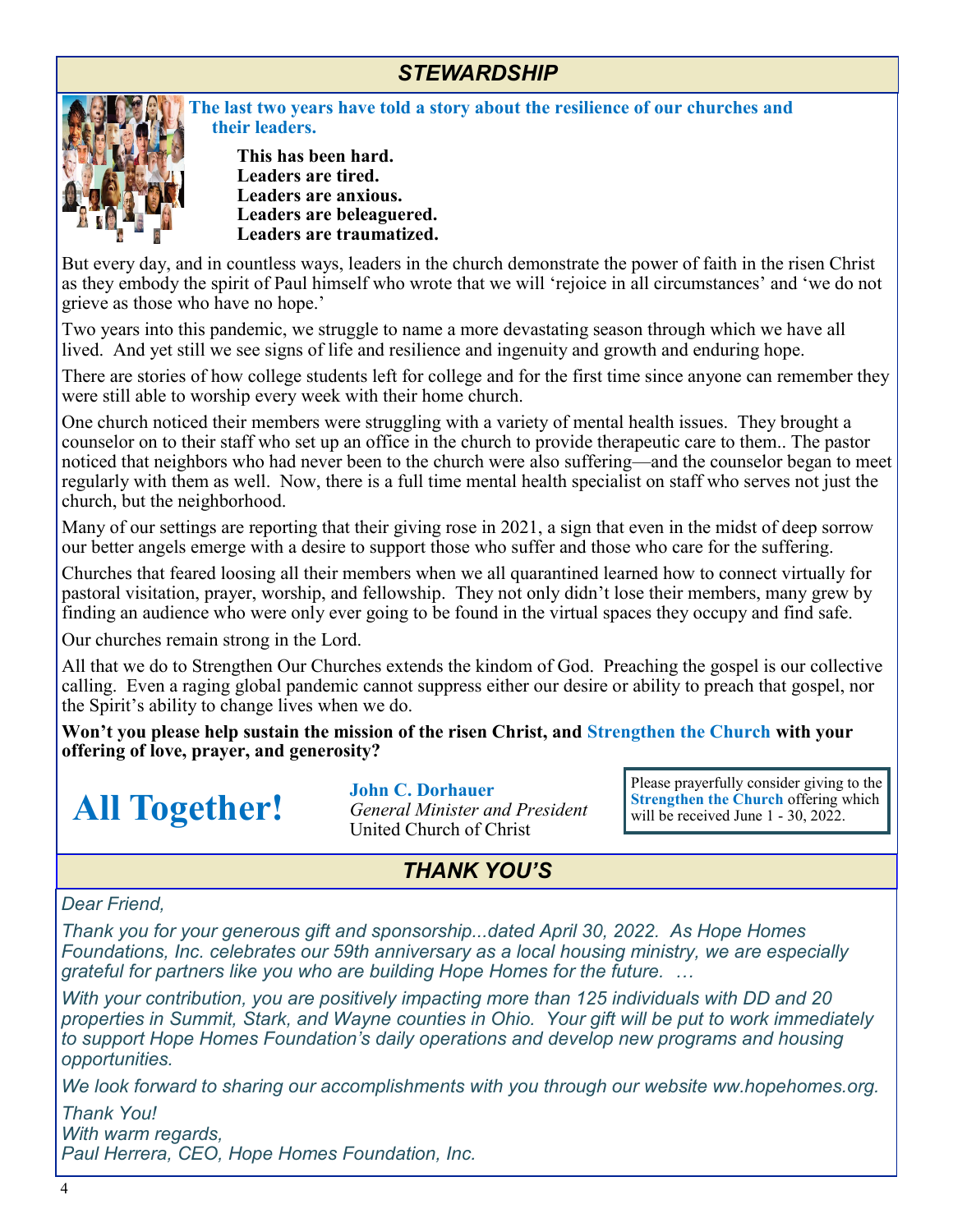*The visit with Sandi Ignizio who brought us last Sunday's Altar Flowers was a delight. They are so beautiful and it was great to visit with Sandi. Thanks so much for thinking about us.*

#### *Bob and Reba Rayman*

#### *Dear Friends,*

*On behalf of all those we serve, thank you for your donation...to Chapel Hill Community. Your continued kindness celebrates the spirit of older adults and helps them enjoy life abundantly as they age.*

*Your support allows residents to live with purpose so they can engage wholeheartedly in the possibilities of life. It provides important social connections and helps to create a safe and sound living community where health and wellbeing are put first.*

*Your gift provides a warm welcome for all. No matter the individual, United Church Homes offers inclusive communities for all people including LGBT older adults, minorities, military veterans, low-income individuals and people of all faiths or no faith.*

*Thank you for partnering with us in our service to older adults.*

*With Gratitude,*

*Rev. Beth Long-Higgins, VP of Engagement and Director of the Parker Center for Abundant Aging United Church Homes*

# *TREASURER*

Thank you ... to everyone who ... have continued to send-in contributions!

Contributions Received:

| \$15,079.50 | <b>April Totals</b> |
|-------------|---------------------|
| \$3,797.50  | April 24, 2022      |
| \$2,184.00  | April 17, 2022      |
| \$7,302.00+ | April 10, 2022      |
| \$1,796.00  | April 3, 2022       |

|              |                     | \$14,676.40  | <b>May Totals</b> |
|--------------|---------------------|--------------|-------------------|
| \$15,079.50  | <b>April Totals</b> |              | May 29, 2022      |
| \$3,797.50   | April 24, 2022      | \$2,255.40   | May 22, 2022      |
| \$2,184.00   | April 17, 2022      | $$6,659.00+$ | May 15,2022       |
| $$7,302.00+$ | April 10, 2022      | \$2,960.00   | May 8, 2022       |
| \$1,796.00   | April 3, 2022       | \$2,802.00   | May 1, 2022       |
|              |                     |              |                   |

**+Ameriprise-Reserve Income (Asset Movement) \$5,000.00 + \$5,000.00 = \$10,000.00**

End of April 2022: Balance of all Ameriprise Accounts: \$383,454.74 End of April 2022: Income: \$10,305.23 Expenses: \$19,767.30 Pilgrim's financial books have been audited through December 2019.

*TRUSTEES*

No Report.

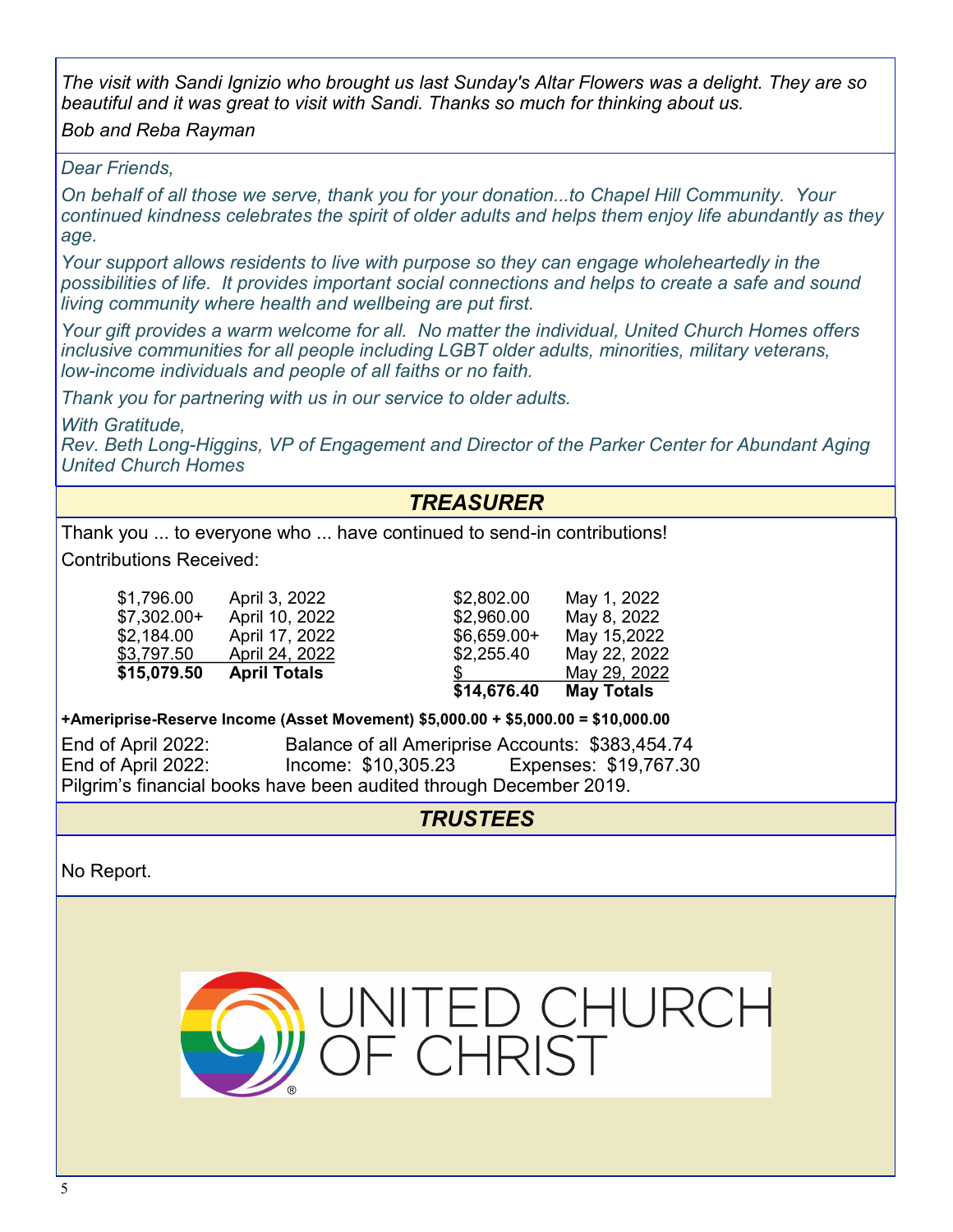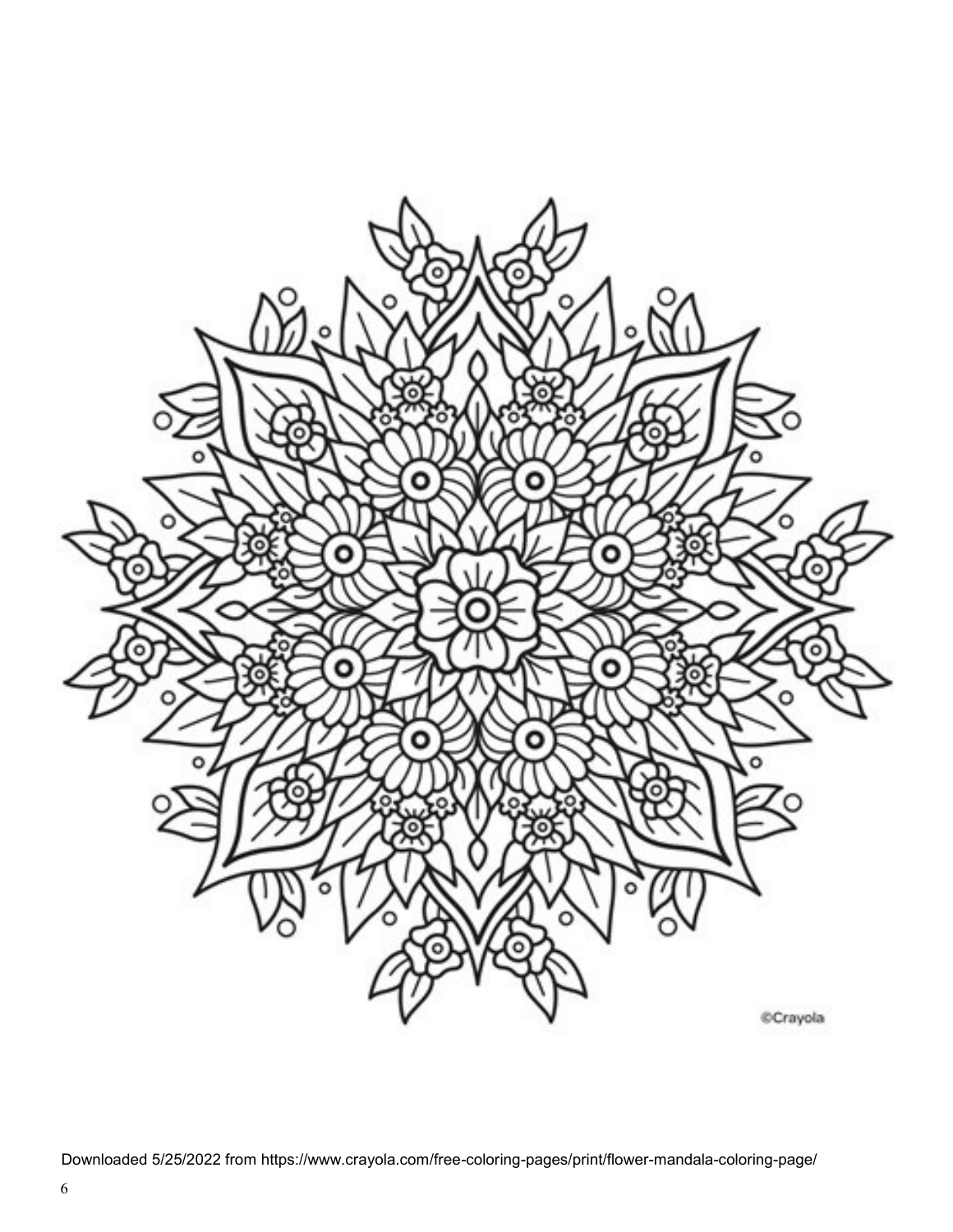| <b>Pilgrim United Church of Christ</b><br>June 2022 ~ Calendar<br>UNITED CHURCH<br>a just world for all                                                                                                                                       |                                                                            |                                                                         |                                         |                                                                                                                                                                                                                                                                                     |                                                                                                                                                                            |                                                                                                                                                                                                                                                           |                                                                                     |  |  |
|-----------------------------------------------------------------------------------------------------------------------------------------------------------------------------------------------------------------------------------------------|----------------------------------------------------------------------------|-------------------------------------------------------------------------|-----------------------------------------|-------------------------------------------------------------------------------------------------------------------------------------------------------------------------------------------------------------------------------------------------------------------------------------|----------------------------------------------------------------------------------------------------------------------------------------------------------------------------|-----------------------------------------------------------------------------------------------------------------------------------------------------------------------------------------------------------------------------------------------------------|-------------------------------------------------------------------------------------|--|--|
| <b>OFFICE HOURS:</b><br><b>MONDAY - FRIDAY</b><br>$9:00$ a.m. $-3:00$ p.m.<br><b>Website: www.pilgrimcf.org</b><br>Facebook: Cuyahoga Falls Pilgrim<br><b>United Church of Christ</b><br>YouTube: Pilgrim UCC,<br><b>Cuyahoga Falls, Ohio</b> |                                                                            |                                                                         |                                         | <b>Group Key:</b><br><b>AMMS=Absorbent Minds Montessori School</b><br><b>AA=Alcoholics Anonymous</b><br><b>BHG=Broad Highway Group</b><br><b>CS=Cub Scouts</b><br><b>EA=Emotions Anonymous</b><br><b>PCL=Pilgrim's Community Lunch</b><br><b>WRSS=Western Reserve Suzuki School</b> |                                                                                                                                                                            | <b>Room Key:</b><br><b>AL=Adult Library</b><br><b>AT=Attic</b><br><b>SA=Sanctuary</b><br>C=Classroom<br><b>CL=Children's Library</b><br><b>HR=Heritage Room K=Kitchen</b><br><b>MR=Music Room</b><br><b>RGR=Rev. Greene Room</b><br><b>SH=Social Hall</b> |                                                                                     |  |  |
| <b>Sunday</b>                                                                                                                                                                                                                                 | <b>Monday Tuesday</b>                                                      |                                                                         |                                         | <b>Wednesday</b>                                                                                                                                                                                                                                                                    | <b>Thursday</b>                                                                                                                                                            | <b>Friday</b>                                                                                                                                                                                                                                             | <b>Saturday</b>                                                                     |  |  |
|                                                                                                                                                                                                                                               |                                                                            |                                                                         |                                         | 1<br><b>AMMS-Kindergarten</b><br><b>Graduation Rehearsal</b><br>4 - 6 p.m. AMMS-<br><b>Graduation, Social Hall</b><br>3-5 p.m. Legacy<br>Barbershop, HR                                                                                                                             | $\overline{2}$<br><b>AMMS-Last Day of</b><br><b>School-Field Day</b><br><b>SH-Rain Day Back-Up</b><br>6:30-8:30 p.m. Moon-<br>Light Serenader's, MR<br>7:30-9:00 pm EA, AL | 3<br>AMMS-Teacher's<br><b>In-Service Day</b>                                                                                                                                                                                                              | 4<br>6-10 p.m. AA, SH                                                               |  |  |
| 5<br>10:30 a.m. Worship<br>Service, SA<br>11:30 a.m. Social<br><b>Hour - Treats &amp;</b><br><b>Beverages, SH</b>                                                                                                                             | 6                                                                          | 7<br>6:45-9:00 p.m.<br>BHG AA, SH                                       |                                         | 8<br>3-5 p.m. Legacy<br>Barbershop, HR                                                                                                                                                                                                                                              | 9<br>7:30-9:00 pm EA, AL                                                                                                                                                   | 10                                                                                                                                                                                                                                                        | 11<br>6-10 p.m. AA, SH                                                              |  |  |
| 12<br>10:30 a.m. Worship<br>Service, SA<br>11:30 a.m. Social<br><b>Hour - Beverages, SH</b>                                                                                                                                                   | 13                                                                         | 14<br>2 - 4 pm WRSS-<br>Violin, AL<br>6:45-9:00 p.m.<br>BHG AA, SH      |                                         | 15<br>3-5 p.m. Legacy<br>Barbershop, HR                                                                                                                                                                                                                                             | 16<br>7:30-9:00 pm EA, AL                                                                                                                                                  | 17<br>$5:00$ p.m. July<br><b>Spire Deadline</b><br><b>For Information</b>                                                                                                                                                                                 | 18<br>1:00-4:00 p.m. Akron<br>Multi-District AA mtg, AL<br>6-10 p.m. AA, SH         |  |  |
| 19<br><b>FATHER'S DAY</b><br>10:30 a.m. Worship<br>Service, SA<br>11:30 a.m. Social<br><b>Hour - Beverages, SH</b>                                                                                                                            | 20                                                                         | 21<br>10 - 5:30 p.m.<br>WRSS-Violin, AL<br>6:45-9:00 p.m.<br>BHG AA, SH |                                         | 22<br>3-5 p.m. Legacy<br>Barbershop, HR                                                                                                                                                                                                                                             | 23<br>7:30-9:00 pm EA, AL                                                                                                                                                  | 24                                                                                                                                                                                                                                                        | 25<br>65th Anniversary of the<br><b>United Church of Christ</b><br>6-10 p.m. AA, SH |  |  |
| 26<br>10:30 a.m. Worship<br>Service, SA<br>11:30 a.m. Social<br><b>Hour - Beverages, SH</b>                                                                                                                                                   | 28<br>27<br>2 - 4 p.m. WRSS-<br>Violin, AL<br>6:45-9:00 p.m.<br>BHG AA, SH |                                                                         | 29<br>3-5 p.m. Legacy<br>Barbershop, HR | 30<br>7:30-9:00 pm EA, AL                                                                                                                                                                                                                                                           |                                                                                                                                                                            |                                                                                                                                                                                                                                                           |                                                                                     |  |  |